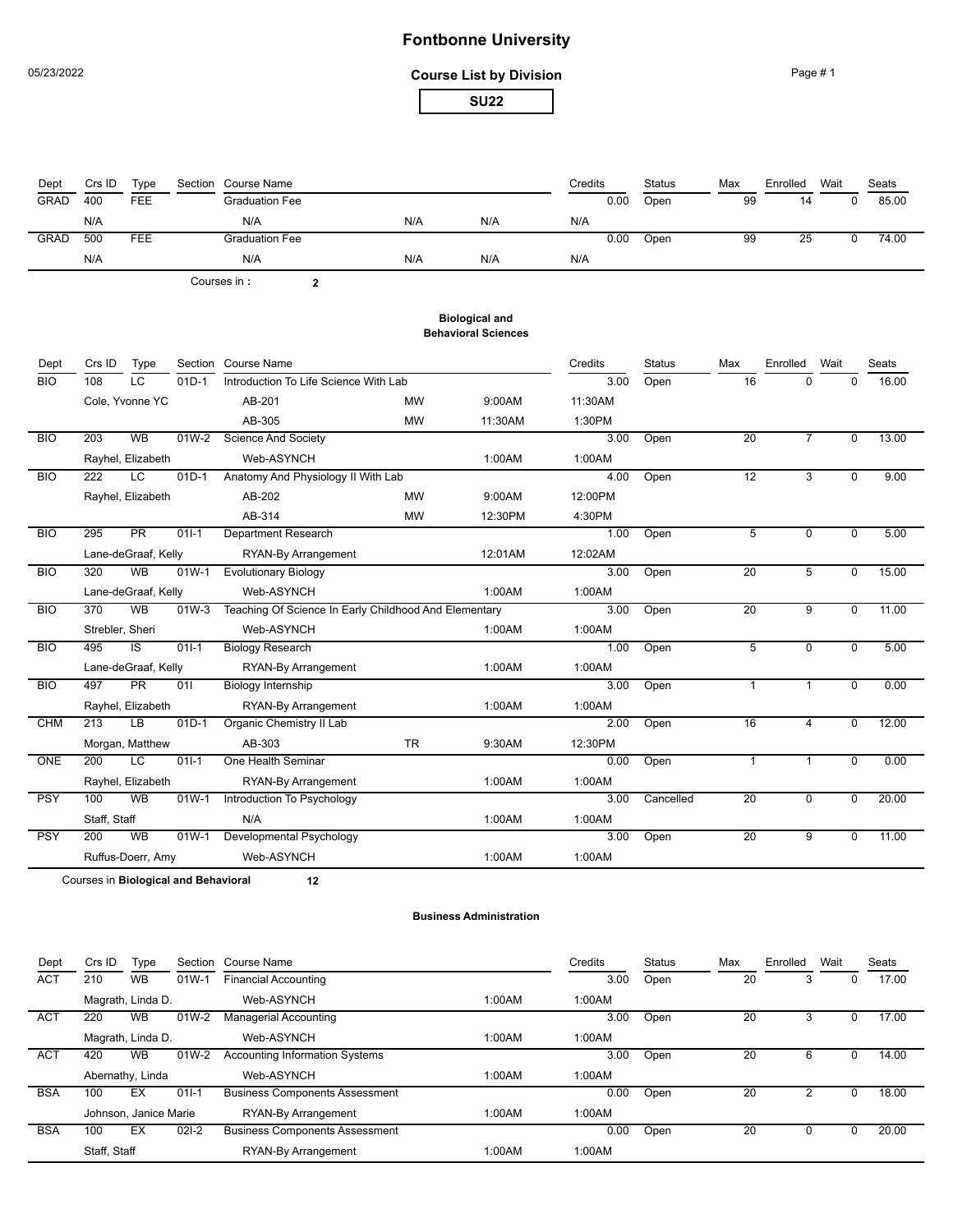#### 05/23/2022

### **Fontbonne University**

**Course List by Division**

**SU22**

#### **Business Administration**

| Dept       | Crs ID       | Type                  |         | Section Course Name                            |        | Credits | <b>Status</b> | Max             | Enrolled       | Wait           | Seats |
|------------|--------------|-----------------------|---------|------------------------------------------------|--------|---------|---------------|-----------------|----------------|----------------|-------|
| <b>BSA</b> | 210          | <b>WB</b>             | 01W-1   | <b>Business Law</b>                            |        | 3.00    | Open          | 20              | 2              | $\Omega$       | 18.00 |
|            |              | Magrath, Linda D.     |         | Web-ASYNCH                                     | 1:00AM | 1:00AM  |               |                 |                |                |       |
| <b>BSA</b> | 310          | <b>WB</b>             | 01W-2   | <b>International Business</b>                  |        | 3.00    | Open          | $\overline{20}$ | $\overline{3}$ | $\Omega$       | 17.00 |
|            |              | Dahlberg, William S.  |         | Web-ASYNCH                                     | 1:00AM | 1:00AM  |               |                 |                |                |       |
| <b>BSA</b> | 435          | PR                    | $011-1$ | Internship in Business Administration          |        | 3.00    | Open          | $\overline{20}$ | $\mathbf{1}$   | $\overline{0}$ | 19.00 |
|            |              | Alexander, Mark       |         | Web-ASYNCH                                     | 1:00AM | 1:00AM  |               |                 |                |                |       |
| <b>BSA</b> | 499          | <b>WB</b>             | $01W-1$ | Undergraduate Business Assessment              |        | 0.00    | Open          | $\overline{20}$ | $\overline{0}$ | $\mathbf 0$    | 20.00 |
|            | Staff, Staff |                       |         | Web-ASYNCH                                     | 1:00AM | 1:00AM  |               |                 |                |                |       |
| <b>BSA</b> | 499          | <b>WB</b>             | $02W-2$ | Undergraduate Business Assessment              |        | 0.00    | Open          | $\overline{20}$ | $\overline{0}$ | $\Omega$       | 20.00 |
|            | Staff, Staff |                       |         | Web-ASYNCH                                     | 1:00AM | 1:00AM  |               |                 |                |                |       |
| <b>BSA</b> | 500          | EX                    | $01I-1$ | <b>Business Components Assessment</b>          |        | 0.00    | Open          | 20              | $\overline{0}$ | 0              | 20.00 |
|            | Staff, Staff |                       |         | Web-ASYNCH                                     | 1:00AM | 1:00AM  |               |                 |                |                |       |
| <b>BSA</b> | 500          | EX                    | $02I-2$ | <b>Business Components Assessment</b>          |        | 0.00    | Open          | $\overline{20}$ | $\mathbf{1}$   | $\overline{0}$ | 19.00 |
|            | Staff, Staff |                       |         | Web-ASYNCH                                     | 1:00AM | 1:00AM  |               |                 |                |                |       |
| <b>ECN</b> | 210          | <b>WB</b>             | $01W-1$ | <b>Principles Of Macro Economics</b>           |        | 3.00    | Open          | $\overline{20}$ | $\overline{4}$ | $\overline{0}$ | 16.00 |
|            |              | Felton, Daffney J.    |         | Web-ASYNCH                                     | 1:00AM | 1:00AM  |               |                 |                |                |       |
| <b>ECN</b> | 220          | <b>WB</b>             | 01W-2   | <b>Principles of Micro Economics</b>           |        | 3.00    | Open          | 20              | $\overline{3}$ | 0              | 17.00 |
|            |              | Felton, Daffney J.    |         | Web-ASYNCH                                     | 1:00AM | 1:00AM  |               |                 |                |                |       |
| <b>MGT</b> | 210          | <b>WB</b>             | $01W-1$ | <b>Management Principles</b>                   |        | 3.00    | Open          | $\overline{20}$ | $\overline{4}$ | 0              | 16.00 |
|            |              | Alexander, Mark       |         | Web-ASYNCH                                     | 1:00AM | 1:00AM  |               |                 |                |                |       |
| <b>MGT</b> | 330          | <b>WB</b>             | 01W-2   | <b>Management And Business Ethics</b>          |        | 3.00    | Open          | 20              | $\overline{4}$ | $\mathbf 0$    | 16.00 |
|            |              | Alexander, Mark       |         | Web-ASYNCH                                     | 1:00AM | 1:00AM  |               |                 |                |                |       |
| <b>MKT</b> | 210          | <b>WB</b>             | $01W-1$ | <b>Marketing Principles</b>                    |        | 3.00    | Open          | 20              | 3              | $\mathbf 0$    | 17.00 |
|            |              | Liljequist, Angela G. |         | Web-ASYNCH                                     | 1:00AM | 1:00AM  |               |                 |                |                |       |
| <b>SPT</b> | 250          | <b>WB</b>             | $01W-1$ | Case Studies And Readings In Sports Management |        | 3.00    | Open          | 30              | $\overline{2}$ | $\Omega$       | 28.00 |
|            |              | Prather, Kimberly     |         | Web-ASYNCH                                     | 1:00AM | 1:00AM  |               |                 |                |                |       |
| <b>SPT</b> | 250          | <b>WB</b>             | 02W-1   | Case Studies And Readings In Sports Management |        | 2.00    | Open          | $\overline{30}$ | $\overline{2}$ | 0              | 28.00 |
|            |              | Prather, Kimberly     |         | Web-ASYNCH                                     | 1:00AM | 1:00AM  |               |                 |                |                |       |
| <b>SPT</b> | 250          | <b>WB</b>             | $03W-1$ | Case Studies And Readings In Sports Management |        | 1.00    | Open          | 30              | $\overline{2}$ | $\Omega$       | 28.00 |
|            |              | Prather, Kimberly     |         | Web-ASYNCH                                     | 1:00AM | 1:00AM  |               |                 |                |                |       |
| <b>SPT</b> | 495          | <b>WB</b>             | $01W-1$ | Internship in Sports Management                |        | 3.00    | Open          | 30              | 1              | $\mathbf 0$    | 29.00 |
|            |              | Prather, Kimberly     |         | Web-ASYNCH                                     | 1:00AM | 1:00AM  |               |                 |                |                |       |

Courses in **Business Administration: 21**

#### **College of Education & Allied Health Professions**

| Dept       | Crs ID             | Tvpe      |         | Section Course Name                               |           |        |        | Status | Max | Enrolled | Wait | Seats |       |
|------------|--------------------|-----------|---------|---------------------------------------------------|-----------|--------|--------|--------|-----|----------|------|-------|-------|
| <b>CTE</b> | 210                | <b>BL</b> | $01D-2$ | Introduction to the Professional Nursing Practice |           |        | 2.00   | Open   | 20  |          |      |       | 15.00 |
|            | Merritt, Elizabeth |           |         | AB-202                                            | <b>MW</b> | 9:30AM | 1:15AM |        |     |          |      |       |       |

Courses in **College of Education & All** 1

#### **Communication Disorders/Deaf Education**

| Dept | Crs ID      | Type             |         | Section Course Name              |        | Credits | <b>Status</b> | Max | Enrolled | Wait | Seats |
|------|-------------|------------------|---------|----------------------------------|--------|---------|---------------|-----|----------|------|-------|
| CDS  | 537         | <b>PR</b>        | $011-3$ | Early Field Experience           |        | .00     | Open          | 5   |          |      | 5.00  |
|      |             | Salvucci, Danial |         | RYAN-By Arrangement              | 1:00AM | 1:00AM  |               |     |          |      |       |
| CDS  | 538         | <b>PR</b>        | $011-3$ | Mid-Level Field Experience       |        | .00     | Open          |     |          |      | 3.00  |
|      | Voss, Jenna |                  |         | RYAN-By Arrangement              | 1:00AM | 1:00AM  |               |     |          |      |       |
| CDS  | 539         | <b>PR</b>        | $011-3$ | Family Centered Field Experience |        | .00     | Open          |     |          |      | 3.00  |
|      | Voss, Jenna |                  |         | RYAN-By Arrangement              | 1:00AM | 1:00AM  |               |     |          |      |       |

Page # 2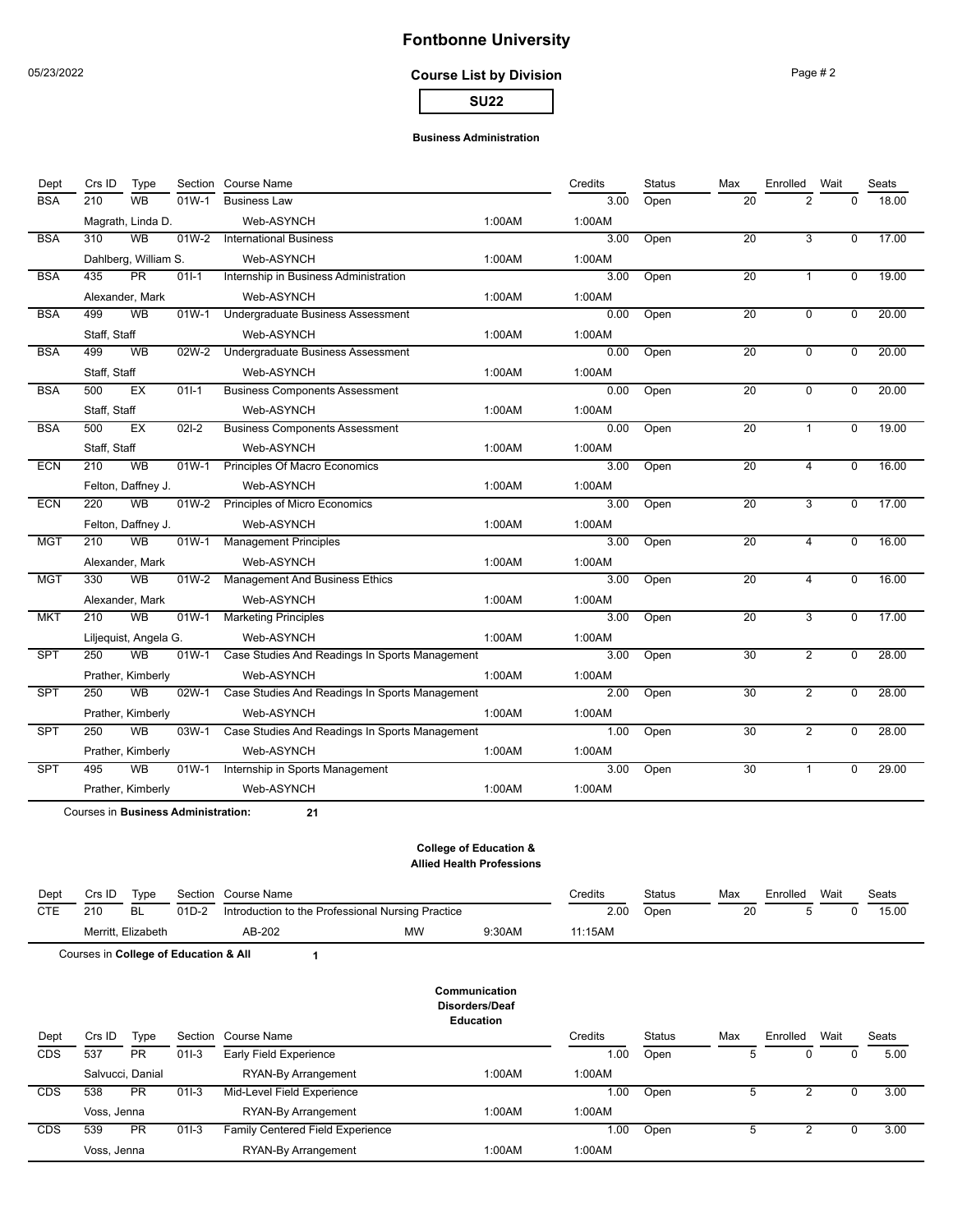05/23/2022

### **Course List by Division**

# **SU22**

Page # 3

# **Communication**

**Disorders/Deaf Education**

| Dept       | Crs ID          | Type                | Section         | <b>Course Name</b>                                           |           |         | Credits | <b>Status</b> | Max             | Enrolled        | Wait |          | <b>Seats</b> |
|------------|-----------------|---------------------|-----------------|--------------------------------------------------------------|-----------|---------|---------|---------------|-----------------|-----------------|------|----------|--------------|
| CDS        | 542C            | <b>PR</b>           | $03I-3$         | Advanced Clinic Practicum (SLP)                              |           |         | 2.00    | Open          | 10              | 9               |      | $\Omega$ | 1.00         |
|            |                 | Doubet, Aaron M.    |                 | RYAN-By Arrangement                                          |           | 1:00AM  | 1:00AM  |               |                 |                 |      |          |              |
| CDS        | 542             | PR                  | $011-3$         | <b>Advanced Clinic Practicum</b>                             |           |         | 1.00    | Open          | 10              | 9               |      | $\Omega$ | 1.00         |
|            |                 | Doubet, Aaron M.    |                 | RYAN-By Arrangement                                          |           | 1:00AM  | 1:00AM  |               |                 |                 |      |          |              |
| CDS        | 542             | PR                  | $02I-3$         | <b>Advanced Clinic Practicum</b>                             |           |         | 3.00    | Open          | 35              | $\overline{25}$ |      | $\Omega$ | 10.00        |
|            |                 | Doubet, Aaron M.    |                 | RYAN-By Arrangement                                          |           | 1:00AM  | 1:00AM  |               |                 |                 |      |          |              |
| CDS        | 542             | PR                  | $\overline{KC}$ | <b>Advanced Clinic Practicum</b>                             |           |         | 3.00    | Open          | 15              | 14              |      |          | 1.00         |
|            |                 | Brumbaugh, Klaire J |                 | RYAN-By Arrangement                                          |           | 1:00AM  | 1:00AM  |               |                 |                 |      |          |              |
| CDS        | 547             | PR                  | K <sub>C</sub>  | School-Based Practicum                                       |           |         | 3.00    | Open          | 1               | 0               |      | 0        | 1.00         |
|            |                 | Brumbaugh, Klaire J |                 | RYAN-By Arrangement                                          |           | 1:00AM  | 1:00AM  |               |                 |                 |      |          |              |
| CDS        | 549             | PR                  | $011-3$         | <b>Advanced Field Experience</b>                             |           |         | 1.00    | Open          | 5               | 0               |      | $\Omega$ | 5.00         |
|            | Voss, Jenna     |                     |                 | RYAN-By Arrangement                                          |           | 1:00AM  | 1:00AM  |               |                 |                 |      |          |              |
| CDS        | 551             | <b>BL</b>           | $01D-1$         | Seminar and Field Experience in Literacy                     |           |         | 1.00    | Open          | $5\overline{)}$ | $\overline{3}$  |      | $\Omega$ | 2.00         |
|            | Gross, Paula E. |                     |                 | <b>EAST-105</b>                                              | W         | 3:30PM  | 5:30PM  |               |                 |                 |      |          |              |
| <b>CDS</b> | 552             | PR                  | KC              | <b>Counseling Issues In Communication Disorders</b>          |           |         | 3.00    | Cancelled     | 15              | $\Omega$        |      | $\Omega$ | 15.00        |
|            | Staff, Staff    |                     |                 | Web-SYNC                                                     |           | 1:00AM  | 1:00AM  |               |                 |                 |      |          |              |
| CDS        | 577             | $\overline{LC}$     | $01E-3$         | Clinical Aspects Of Dysphagia                                |           |         | 3.00    | Open          | 25              | $\overline{20}$ |      | $\Omega$ | 5.00         |
|            |                 | Hauge, Michael V    |                 | AB-201                                                       | <b>TR</b> | 5:00PM  | 7:15PM  |               |                 |                 |      |          |              |
| CDS        | 580             | LC                  | $01D-3$         | Practical Apps of Augmentative Comm Systems and Asst<br>Tech |           |         | 3.00    | Open          | 20              | 20              |      |          | 0.00         |
|            |                 | Doubet, Aaron M.    |                 | <b>EAST-101</b>                                              | S         | 9:00AM  | 4:30PM  |               |                 |                 |      |          |              |
| <b>DEA</b> | 481             | PR                  | 011             | Field Experience In Deaf Education                           |           |         | 3.00    | Open          | 10              | 1               |      | 0        | 9.00         |
|            | Voss, Jenna     |                     |                 | RYAN-By Arrangement                                          |           | 12:01AM | 12:02AM |               |                 |                 |      |          |              |

Courses in **Communication Disorders 14**

#### **Education/Special Education**

| Dept       | Crs ID         | Type                 | Section | <b>Course Name</b>                                              |            |        | Credits | <b>Status</b> | Max             | Enrolled        | Wait     | <b>Seats</b> |
|------------|----------------|----------------------|---------|-----------------------------------------------------------------|------------|--------|---------|---------------|-----------------|-----------------|----------|--------------|
| ECE        | 229            | <b>PR</b>            | $011-3$ | Infant/Toddler Practicum                                        |            |        | 1.00    | Cancelled     | 4               | $\Omega$        | ŋ        | 4.00         |
|            | Staff, Staff   |                      |         | N/A                                                             |            | 1:00AM | 1:00AM  |               |                 |                 |          |              |
| ECE        | 233            | PR                   | $011-3$ | Young Child Practicum                                           |            |        | 1.00    | Cancelled     | $\overline{4}$  | $\Omega$        | $\Omega$ | 4.00         |
|            | Staff, Staff   |                      |         | N/A                                                             |            | 1:00AM | 1:00AM  |               |                 |                 |          |              |
| ECE        | 460            | <b>PR</b>            | $011-3$ | Internship                                                      |            |        | 7.00    | Cancelled     | 2               | $\Omega$        | $\Omega$ | 2.00         |
|            | Staff, Staff   |                      |         | N/A                                                             |            | 1:00AM | 1:00AM  |               |                 |                 |          |              |
| <b>EDU</b> | 270            | <b>WB</b>            | $PW-3$  | Introduction To Learner Diversity                               |            |        | 3.00    | Open          | $\overline{20}$ | 3               | $\Omega$ | 17.00        |
|            | Swindell, Jami |                      |         | Web-ASYNCH                                                      |            | 1:00AM | 1:00AM  |               |                 |                 |          |              |
| <b>EDU</b> | 310            | PR                   | $01D-4$ | Reading Methods Practicum - Elementary                          |            |        | 3.00    | Open          | 10              |                 | $\Omega$ | 9.00         |
|            |                | Fish, Joanne Carol   |         | <b>EAST-105</b>                                                 | <b>MTW</b> | 8:00AM | 11:30AM |               |                 |                 |          |              |
| EDU        | 320            | <b>WB</b>            | 01W-3   | Transition/Career Education, and Family Partnerships            |            |        | 3.00    | Open          | 20              | 15              | $\Omega$ | 5.00         |
|            | Burks, Lisa    |                      |         | Web-ASYNCH                                                      |            | 1:00AM | 1:00AM  |               |                 |                 |          |              |
| EDU        | 350            | <b>WB</b>            | 01W-3   | Methods Of Teaching Reading In The Content Areas                |            |        | 3.00    | Open          | $\overline{20}$ | $\overline{12}$ | $\Omega$ | 8.00         |
|            |                | Barger, Kelley Smith |         | Web-ASYNCH                                                      |            | 1:00AM | 1:00AM  |               |                 |                 |          |              |
| <b>EDU</b> | 350            | <b>WB</b>            | $PW-3$  | Methods Of Teaching Reading In The Content Areas                |            |        | 3.00    | Open          | $\overline{20}$ | $\overline{12}$ | $\Omega$ | 8.00         |
|            |                | Barger, Kelley Smith |         | Web-ASYNCH                                                      |            | 1:00AM | 1:00AM  |               |                 |                 |          |              |
| EDU        | 351            | <b>WB</b>            | 01W-3   | Literature-Based Reading and Writing for Diverse Learners       |            |        | 3.00    | Open          | $\overline{20}$ | $\overline{7}$  | $\Omega$ | 13.00        |
|            |                | Barger, Kelley Smith |         | Web-ASYNCH                                                      |            | 1:00AM | 1:00AM  |               |                 |                 |          |              |
| EDU        | 353            | <b>WB</b>            | $PW-3$  | Analysis And Correction Of Reading Difficulties for<br>Pathways |            |        | 3.00    | Open          | $\overline{20}$ | $\overline{11}$ | $\Omega$ | 9.00         |
|            |                | Fish, Joanne Carol   |         | Web-ASYNCH                                                      |            | 1:00AM | 1:00AM  |               |                 |                 |          |              |
| EDU        | 373            | <b>BL</b>            | 01W-3   | <b>Educating Toward A Global Perspective</b>                    |            |        | 3.00    | Cancelled     | 12              | $\mathbf 0$     | $\Omega$ | 12.00        |
|            | Staff, Staff   |                      |         | N/A                                                             |            | 1:00AM | 1:00AM  |               |                 |                 |          |              |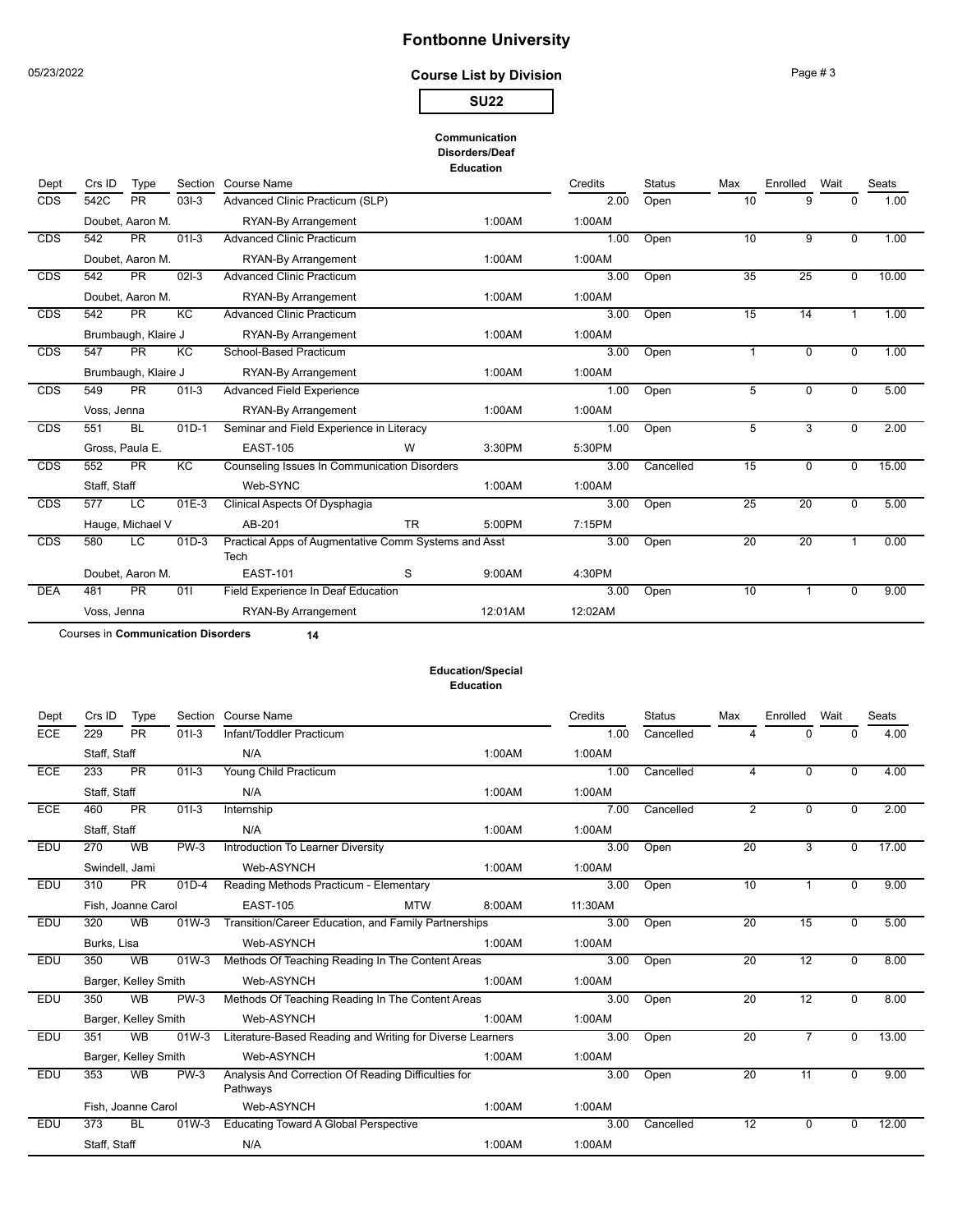05/23/2022

# **Fontbonne University**

### **Course List by Division**

| ÷<br>۰.,<br>w<br>. . |
|----------------------|
|----------------------|

Page # 4

#### **Education/Special Education**

| Dept | $Crs$ ID           | Tvpe      |      | Section Course Name   |        | Credits | <b>Status</b> | Max | Enrolled | Wait | Seats |
|------|--------------------|-----------|------|-----------------------|--------|---------|---------------|-----|----------|------|-------|
| EDU  | 394                | <b>WB</b> | PW-3 | Counseling Techniques |        | 3.00    | Open          | 20  | 10       |      | 10.00 |
|      | Anthony, Dyanne P. |           |      | Web-ASYNCH            | 1:00AM | 1:00AM  |               |     |          |      |       |

Courses in **Education/Special Educati 12**

#### **Family & Consumer Science**

| Dept       | Crs ID | Type                   | Section | Course Name                                         |        | Credits | <b>Status</b> | Max | Enrolled       | Wait | Seats |
|------------|--------|------------------------|---------|-----------------------------------------------------|--------|---------|---------------|-----|----------------|------|-------|
| <b>DTS</b> | 546    | <b>PR</b>              | 011     | Graduate Supervised Practice I                      |        | 3.00    | Open          | 15  | 13             | n    | 2.00  |
|            |        | French, Dena B         |         | RYAN-By Arrangement                                 | 1:00AM | 1:00AM  |               |     |                |      |       |
| <b>FCS</b> | 489    | <b>PR</b>              | $011-3$ | Practicum In Family And Community Resources         |        | 3.00    | Open          | 5   | 0              | 0    | 5.00  |
|            |        | Swank, Melissa         |         | RYAN-By Arrangement                                 | 1:00AM | 1:00AM  |               |     |                |      |       |
| FCS        | 495    | PR                     | 011     | Internship                                          |        | 7.00    | Open          | 5   |                | 0    | 4.00  |
|            |        | Swank, Melissa         |         | RYAN-By Arrangement                                 | 1:00AM | 1:00AM  |               |     |                |      |       |
| FCS        | 590    | LC                     | 011     | Independent Study: Experimental Foods               |        | 3.00    | Open          |     |                |      | 0.00  |
|            |        | Daugherty, Jamie B     |         | RYAN-By Arrangement                                 | 1:00AM | 1:00AM  |               |     |                |      |       |
| <b>FDS</b> | 422    | <b>SWB</b>             | 01W-4   | UG Study Abroad: Cultural Competence Through Food   |        | 3.00    | Cancelled     | 10  | 0              |      | 10.00 |
|            |        | Daugherty, Jamie B     |         | Web-SYNC                                            | 1:00AM | 1:00AM  |               |     |                |      |       |
| <b>HAP</b> | 410    | <b>BL</b>              | $01D-1$ | Innovation in Health and Wellness Program Endeavors |        | 3.00    | Open          | 15  | 10             | 0    | 5.00  |
|            |        | Hopkins, Rebecca S     |         | AB-103                                              | 5:30PM | 6:45PM  |               |     |                |      |       |
| <b>HAP</b> | 510    | <b>BL</b>              | $01D-1$ | Innovation in Health and Wellness Program Endeavors |        | 3.00    | Open          | 15  | 10             | 0    | 5.00  |
|            |        | Hopkins, Rebecca S     |         | AB-103                                              | 5:30PM | 6:45PM  |               |     |                |      |       |
| <b>HEP</b> | 119    | <b>WB</b>              | 01W-3   | Essential Concepts for Health and Fitness           |        | 3.00    | Open          | 20  | 10             | U    | 10.00 |
|            |        | Hessler, Kimberly Shea |         | Web-ASYNCH                                          | 1:00AM | 1:00AM  |               |     |                |      |       |
| <b>NTR</b> | 216    | <b>WB</b>              | 01W-1   | Principles of Nutrition                             |        | 3.00    | Open          | 10  | $\mathfrak{p}$ | U    | 8.00  |
|            |        | Ramel, Melissa         |         | Web-ASYNCH                                          | 1:00AM | 1:00AM  |               |     |                |      |       |

Courses in **Family & Consumer Scien 9**

#### **Fashion Merchandising**

| Dept       | Crs ID | Type                  |    | Section Course Name                 |       | Credits | Status | Max | Enrolled | Wait | Seats |
|------------|--------|-----------------------|----|-------------------------------------|-------|---------|--------|-----|----------|------|-------|
| <b>FAS</b> | 460    | <b>PR</b>             | 01 | Internship In Fashion Merchandising |       | 4.00    | Open   | 10  |          |      | 7.00  |
|            |        | Liljequist, Angela G. |    | RYAN-By Arrangement                 | :00AM | 1:00AM  |        |     |          |      |       |

Courses in **Fashion Merchandising: 1**

#### **Fine Arts**

| Dept       | Crs ID                | Type                  | Section                   | <b>Course Name</b>               |             |        | Credits | <b>Status</b> | Max | Enrolled | Wait         | Seats |
|------------|-----------------------|-----------------------|---------------------------|----------------------------------|-------------|--------|---------|---------------|-----|----------|--------------|-------|
| <b>ART</b> | 230                   | AS                    | 01D-5                     | Metalsmith                       |             |        | 3.00    | Open          | 15  | 5        | 0            | 10.00 |
|            | Fetter, Margaret Mary |                       |                           | FA-110                           | <b>MTWR</b> | 9:00AM | 12:30PM |               |     |          |              |       |
| ART        | 240                   | AS                    | $01D-4$                   | Ceramics                         |             |        | 3.00    | Open          | 15  | 3        | 0            | 12.00 |
|            |                       |                       | Borchardt, Anthony Joseph | FA-121                           | <b>MTWR</b> | 1:00PM | 4:30PM  |               |     |          |              |       |
| <b>ART</b> | 255                   | LC.                   | 01D-4                     | Materials Safety and Tools       |             |        | 2.00    | Cancelled     | 6   | 0        | 0            | 6.00  |
|            | Staff, Staff          |                       |                           | N/A                              |             | 1:00AM | 1:00AM  |               |     |          |              |       |
| <b>ART</b> | 280                   | AS                    | 01D-4                     | Photography                      |             |        | 3.00    | Open          | 12  |          |              | 8.00  |
|            | Douglas, Mark         |                       |                           | FA-237                           | <b>MTWR</b> | 9:00AM | 12:30PM |               |     |          |              |       |
| <b>ART</b> | 301                   | AS                    | 01D-5                     | Drawing-Chinese Brush Techniques |             |        | 3.00    | Cancelled     | 15  | Ð        | <sup>0</sup> | 15.00 |
|            | Staff, Staff          |                       |                           | N/A                              |             | 1:00AM | 1:00AM  |               |     |          |              |       |
| ART        | 330                   | AS                    | 01D-5                     | Metalsmith                       |             |        | 3.00    | Open          | 15  | 5        | 0            | 10.00 |
|            |                       | Fetter, Margaret Mary |                           | FA-110                           | <b>MTWR</b> | 9:00AM | 12:30PM |               |     |          |              |       |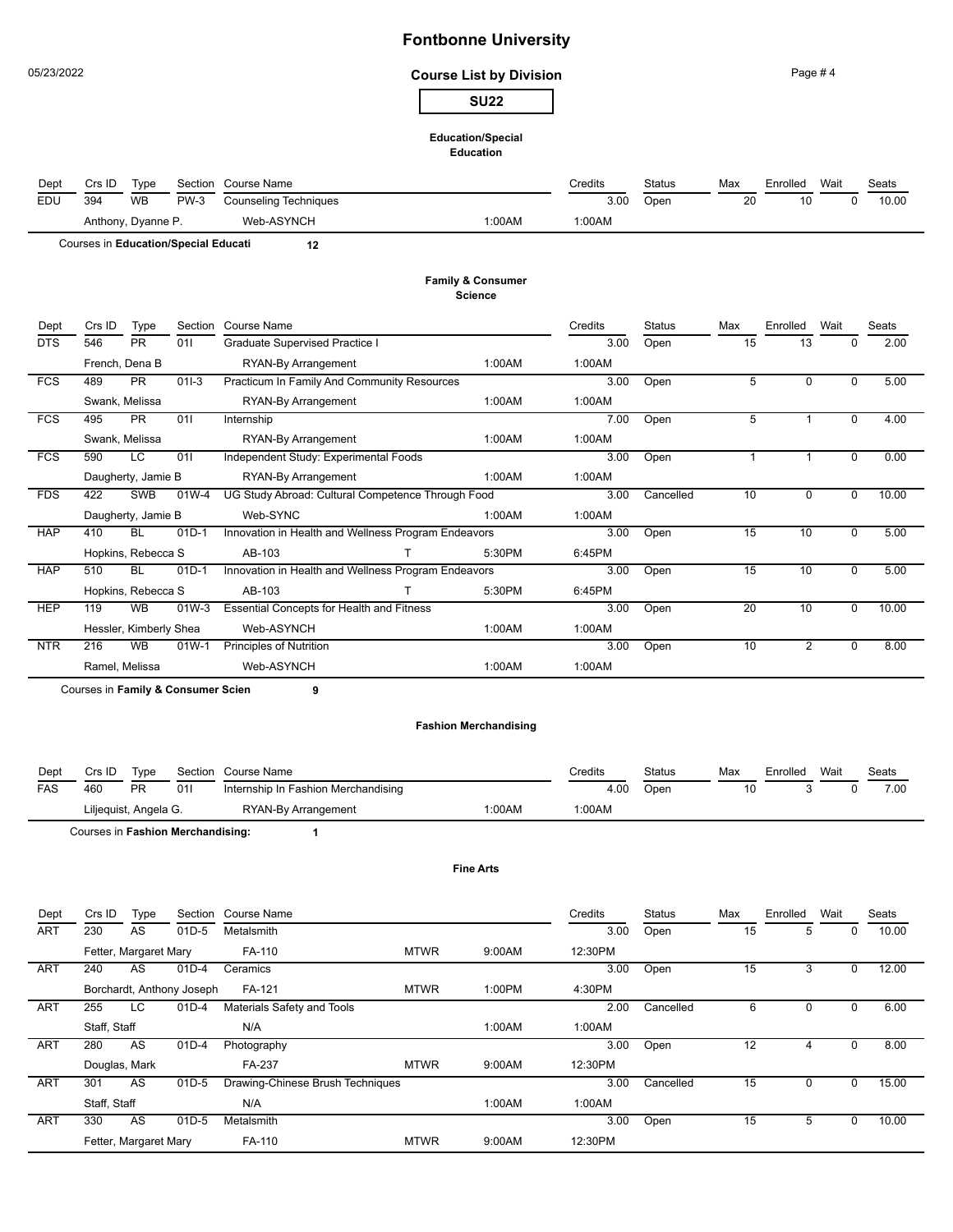05/23/2022

### **Course List by Division**

Page # 5

**SU22**

#### **Fine Arts**

| Dept       | Crs ID        | Type                  | Section                   | <b>Course Name</b>               |             |        | Credits | <b>Status</b> | Max | Enrolled    | Wait | Seats |
|------------|---------------|-----------------------|---------------------------|----------------------------------|-------------|--------|---------|---------------|-----|-------------|------|-------|
| <b>ART</b> | 440           | AS                    | 01D-4                     | Ceramics                         |             |        | 3.00    | Open          | 15  | 3           | 0    | 12.00 |
|            |               |                       | Borchardt, Anthony Joseph | FA-121                           | <b>MTWR</b> | 1:00PM | 4:30PM  |               |     |             |      |       |
| <b>ART</b> | 501           | LC                    | 01D-5                     | Drawing-Chinese Brush Techniques |             |        | 3.00    | Cancelled     | 15  | 0           | 0    | 15.00 |
|            | Staff, Staff  |                       |                           | N/A                              |             | 1:00AM | 1:00AM  |               |     |             |      |       |
| <b>ART</b> | 530           | AS                    | $01D-5$                   | Metalsmith                       |             |        | 3.00    | Open          | 15  | 5           | 0    | 10.00 |
|            |               | Fetter, Margaret Mary |                           | FA-110                           | <b>MTWR</b> | 9:00AM | 12:30PM |               |     |             |      |       |
| <b>ART</b> | 540           | AS                    | 01D-4                     | Ceramics                         |             |        | 3.00    | Open          | 15  | 3           | 0    | 12.00 |
|            |               |                       | Borchardt, Anthony Joseph | FA-121                           | <b>MTWR</b> | 1:00PM | 4:30PM  |               |     |             |      |       |
| <b>ART</b> | 555           | LC                    | $01D-4$                   | Materials Safety and Tools       |             |        | 2.00    | Cancelled     | 6   | 0           | 0    | 6.00  |
|            | Staff, Staff  |                       |                           | N/A                              |             | 1:00AM | 1:00AM  |               |     |             |      |       |
| <b>ART</b> | 580           | AS                    | 01D-4                     | Photography                      |             |        | 3.00    | Open          | 12  | 4           | 0    | 8.00  |
|            | Douglas, Mark |                       |                           | FA-237                           | <b>MTWR</b> | 9:00AM | 12:30PM |               |     |             |      |       |
| <b>PER</b> | 101           | WB                    | $01W-1$                   | Theatre Appreciation             |             |        | 3.00    | Open          | 20  | 4           | 0    | 16.00 |
|            |               | Sullivan, Michael     |                           | Web-ASYNCH                       |             | 1:00AM | 1:00AM  |               |     |             |      |       |
| <b>PER</b> | 102           | <b>BL</b>             | $01D-3$                   | Film Appreciation                |             |        | 3.00    | Cancelled     | 20  | $\mathbf 0$ | 0    | 20.00 |
|            | Jent, Deanna  |                       |                           | LIBR-6                           | т           | 2:00PM | 4:30PM  |               |     |             |      |       |
| PER        | 590           | IS                    | $011-3$                   | Independent Study in Theatre     |             |        | 3.00    | Open          | 20  | 0           | 0    | 20.00 |
|            | Jent, Deanna  |                       |                           | RYAN-By Arrangement              |             | 1:00AM | 1:00AM  |               |     |             |      |       |

Courses in **Fine Arts: 15**

#### **Humanities**

| Dept       | Crs ID        | Type                    |            | Section Course Name                              |              |         | Credits | <b>Status</b> | Max             | Enrolled       | Wait        | Seats |
|------------|---------------|-------------------------|------------|--------------------------------------------------|--------------|---------|---------|---------------|-----------------|----------------|-------------|-------|
| COM        | 101           | <b>WB</b>               | 01W-1      | Communication In Everyday Life                   |              |         | 3.00    | Open          | 20              | 11             | $\mathbf 0$ | 9.00  |
|            |               | Gibson, Maureen         |            | Web-ASYNCH                                       |              | 1:00AM  | 1:00AM  |               |                 |                |             |       |
| <b>ENG</b> | 095           | $\overline{\text{LC}}$  | SCH-5      | <b>College Writing Skills</b>                    |              |         | 3.00    | Open          | $\overline{15}$ | $\Omega$       | $\Omega$    | 15.00 |
|            |               | Nelson, Matthew         |            | <b>RYAN-305</b>                                  | <b>MTWRF</b> | 9:00AM  | 11:00AM |               |                 |                |             |       |
| <b>ENG</b> | 101           | LC                      | <b>REF</b> | Composition I                                    |              |         | 3.00    | Open          | 15              | $\overline{3}$ | $\mathbf 0$ | 12.00 |
|            | Eck, Kathleen |                         |            | <b>EAST-103</b>                                  | <b>TWR</b>   | 9:00AM  | 12:30PM |               |                 |                |             |       |
| <b>ENG</b> | 101           | <b>WB</b>               | $01W-3$    | Composition I                                    |              |         | 3.00    | Open          | $\overline{20}$ | 5              | 0           | 15.00 |
|            |               | Delvaux, Katelyn A      |            | Web-ASYNCH                                       |              | 1:00AM  | 1:00AM  |               |                 |                |             |       |
| <b>ENG</b> | 102           | LC                      | <b>REF</b> | <b>Composition II</b>                            |              |         | 3.00    | Cancelled     | 15              | 0              | $\mathbf 0$ | 15.00 |
|            | Eck, Kathleen |                         |            | <b>EAST-103</b>                                  | <b>TWR</b>   | 1:00PM  | 4:30PM  |               |                 |                |             |       |
| <b>ESL</b> | 091           | LC                      | $01D-3$    | Special Topics: Intensive Speaking and Listening |              |         | 3.00    | Open          | 10              | $\mathbf 0$    | $\mathbf 0$ | 10.00 |
|            | Wells, Albert |                         |            | AB-103                                           | <b>MWF</b>   | 12:30PM | 2:15PM  |               |                 |                |             |       |
| <b>GOV</b> | 101           | <b>WB</b>               | 01W-3      | U.S. And Missouri Constitutions                  |              |         | 1.00    | Open          | $\overline{25}$ | 6              | $\mathbf 0$ | 19.00 |
|            |               | Schwartz, Zachary R.    |            | Web-ASYNCH                                       |              | 1:00AM  | 1:00AM  |               |                 |                |             |       |
| <b>HST</b> | 106           | <b>WB</b>               | $01W-2$    | United States History Since 1865                 |              |         | 3.00    | Open          | $\overline{20}$ | 10             | $\mathbf 0$ | 10.00 |
|            |               | Wohlford Mason, Corinne |            | Web-ASYNCH                                       |              | 1:00AM  | 1:00AM  |               |                 |                |             |       |
| <b>TEP</b> | 091           | LC                      | $01D-3$    | Special Topics: Intensive Speaking and Listening |              |         | 0.00    | Open          | 10              | 0              | $\mathbf 0$ | 10.00 |
|            | Wells, Albert |                         |            | AB-103                                           | <b>MWF</b>   | 12:30PM | 2:15PM  |               |                 |                |             |       |
| <b>IEP</b> | 100           | <b>FEE</b>              | $01D-3$    | Intensive English Program Fee                    |              |         | 0.00    | Open          | 99              | 0              | 0           | 99.00 |
|            | N/A           |                         |            | N/A                                              | N/A          | N/A     | N/A     |               |                 |                |             |       |
| <b>IEP</b> | 100           | <b>FEE</b>              | $02D-3$    | Intensive English Program Fee                    |              |         | 0.00    | Open          | 99              | $\Omega$       | $\mathbf 0$ | 99.00 |
|            | N/A           |                         |            | N/A                                              | N/A          | N/A     | N/A     |               |                 |                |             |       |
| PHL        | 260           | <b>WB</b>               | $01W-2$    | <b>Contemporary Moral Issues</b>                 |              |         | 3.00    | Open          | 25              | $\overline{9}$ | $\mathbf 0$ | 16.00 |
|            |               | Eiler, Kevin Thomas     |            | Web-ASYNCH                                       |              | 1:00AM  | 1:00AM  |               |                 |                |             |       |
| <b>REL</b> | 200           | <b>WB</b>               | $01W-2$    | The Quest for God                                |              |         | 3.00    | Open          | $\overline{20}$ | 9              | $\mathbf 0$ | 11.00 |
|            | Matz, Brian   |                         |            | Web-ASYNCH                                       |              | 1:00AM  | 1:00AM  |               |                 |                |             |       |

Courses in **Humanities: 13**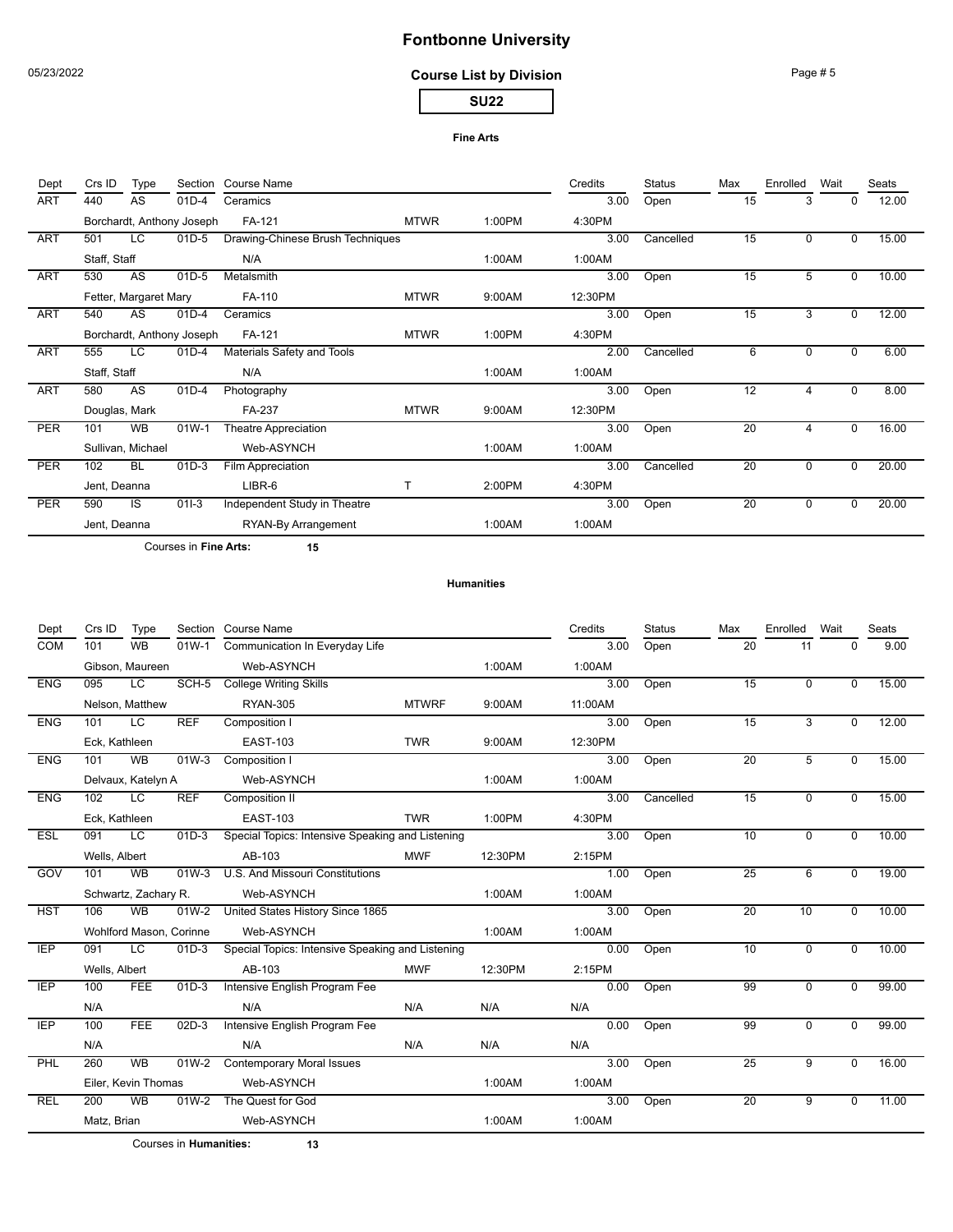05/23/2022

### **Course List by Division**

**SU22**

#### **Interdisciplinary Study**

| Dept | Crs ID               | Type                                                      | Section    | Course Name                                 |              |        | Credits | Status    | Max | Enrolled | Wait | Seats |
|------|----------------------|-----------------------------------------------------------|------------|---------------------------------------------|--------------|--------|---------|-----------|-----|----------|------|-------|
| INT  | 102                  | LC                                                        | SCH-5      | Introduction to Collegiate Learning         |              |        | 1.00    | Open      | 15  |          |      | 15.00 |
|      | Hawkins, Corey       |                                                           |            | <b>RYAN-301</b>                             | <b>MTWRF</b> | 2:00PM | 3:00PM  |           |     |          |      |       |
| INT  | 105                  | BL                                                        | <b>REF</b> | Mission Core I: Culture And The Common Good |              |        | 3.00    | Cancelled | 15  |          |      | 15.00 |
|      |                      | W<br><b>EAST-101</b><br>5:00PM<br>Wohlford Mason, Corinne |            |                                             |              | 8:30PM |         |           |     |          |      |       |
| LIB  | 199                  | <b>WB</b>                                                 | 01W-3      | Information Literacy in Higher Education    |              |        | 0.00    | Open      | 20  |          |      | 19.00 |
|      |                      | Lucy, Catherine C.                                        |            | Web-ASYNCH                                  |              | 1:00AM | 1:00AM  |           |     |          |      |       |
|      | Carson-Dussan, Daria |                                                           |            | Web-ASYNCH                                  |              | 1:00AM | 1:00AM  |           |     |          |      |       |
|      |                      | van Kniest, Rebecca A                                     |            | Web-ASYNCH                                  |              | 1:00AM | 1:00AM  |           |     |          |      |       |

Courses in **Interdisciplinary Study: 3**

### **Math & Computer**

#### **Sciences**

| Dept       | Crs ID                            | Type                  | Section          | <b>Course Name</b>                                                     |            |         | Credits | <b>Status</b> | Max             | Enrolled        | Wait           | Seats |
|------------|-----------------------------------|-----------------------|------------------|------------------------------------------------------------------------|------------|---------|---------|---------------|-----------------|-----------------|----------------|-------|
| <b>CIS</b> | 100                               | <b>WB</b>             | $01W-1$          | Computer Technology: Issues And Applications                           |            |         | 3.00    | Open          | 20              | 5               | 0              | 15.00 |
|            | Wickline, Ian P                   |                       |                  | Web-ASYNCH                                                             |            | 1:00AM  | 1:00AM  |               |                 |                 |                |       |
| CIS        | 110                               | <b>WB</b>             | $01W-2$          | <b>Computer Applications: Spreadsheet</b>                              |            |         | 3.00    | Open          | $\overline{20}$ | $\overline{13}$ | $\Omega$       | 7.00  |
|            |                                   | Johnson, Janice Marie |                  | Web-ASYNCH                                                             |            | 1:00AM  | 1:00AM  |               |                 |                 |                |       |
| CIS        | 215                               | ΙC                    | $011-1$          | Database Fundamentals and Web Server Programming                       |            |         | 3.00    | Cancelled     | $\overline{1}$  | $\Omega$        | 0              | 1.00  |
|            | Tian, Guanyu                      |                       |                  | RYAN-By Arrangement                                                    |            | 1:00AM  | 1:00AM  |               |                 |                 |                |       |
| CIS        | 330                               | τc                    | $011 - 2$        | Database Management Systems                                            |            |         | 3.00    | Open          | $\mathbf{1}$    | $\mathbf{1}$    | $\overline{0}$ | 0.00  |
|            | Tian, Guanyu                      |                       |                  | RYAN-By Arrangement                                                    |            | 1:00AM  | 1:00AM  |               |                 |                 |                |       |
| CIS        | 501                               | τc                    | $011-1$          | Advanced Algorithms And Data Structures                                |            |         | 3.00    | Open          | $\overline{2}$  | $\overline{2}$  | 0              | 0.00  |
|            | Tian, Guanyu                      |                       |                  | RYAN-By Arrangement                                                    |            | 1:00AM  | 1:00AM  |               |                 |                 |                |       |
| CIS        | 523                               | LC                    | $011-1$          | IT Leadership & Management                                             |            |         | 3.00    | Open          | $\overline{20}$ | $\overline{3}$  | $\mathbf 0$    | 17.00 |
|            |                                   | Sumner, Mary B        |                  | RYAN-By Arrangement                                                    |            | 1:00AM  | 1:00AM  |               |                 |                 |                |       |
| CIS        | 584                               | $\overline{N}$        | $011-1$          | Internship in Computer Science                                         |            |         | 3.00    | Open          | 5               | 1               | 0              | 4.00  |
|            | Tian, Guanyu                      |                       |                  | RYAN-By Arrangement                                                    |            | 1:00AM  | 1:00AM  |               |                 |                 |                |       |
| CIS        | 584                               | $\overline{N}$        | $021-2$          | Internship in Computer Science                                         |            |         | 3.00    | Open          | $\overline{5}$  | $\mathbf{1}$    | $\Omega$       | 4.00  |
|            | Mixco, James R                    |                       |                  | RYAN-By Arrangement                                                    |            | 1:00AM  | 1:00AM  |               |                 |                 |                |       |
| CIS        | 589                               | $\overline{LC}$       | $011-2$          | Capstone Portfolio                                                     |            |         | 1.00    | Open          | 5               | 1               | $\mathbf 0$    | 4.00  |
|            | Mixco, James R                    |                       |                  | Web-ASYNCH                                                             |            | 1:00AM  | 1:00AM  |               |                 |                 |                |       |
| <b>CIS</b> | 589                               | LC                    | $02I-1$          | <b>Capstone Project</b>                                                |            |         | 1.00    | Open          | $\mathbf{1}$    | 1               | $\mathbf 0$    | 0.00  |
|            | Tian, Guanyu                      |                       |                  | RYAN-By Arrangement                                                    |            | 1:00AM  | 1:00AM  |               |                 |                 |                |       |
| <b>MTH</b> | 115                               | $\overline{LC}$       | $01D-1$          | <b>Introduction To Statistics</b>                                      |            |         | 3.00    | Cancelled     | $\overline{20}$ | $\mathbf 0$     | $\mathbf 0$    | 20.00 |
|            | Staff, Staff                      |                       |                  | N/A                                                                    |            | 1:00AM  | 1:00AM  |               |                 |                 |                |       |
| <b>MTH</b> | 115                               | $\overline{LC}$       | $\overline{INT}$ | <b>Introduction To Statistics</b>                                      |            |         | 3.00    | Open          | $\overline{20}$ | $\overline{4}$  | 0              | 16.00 |
|            | Mixco, James R                    |                       |                  | <b>RYAN-303</b>                                                        | <b>TWR</b> | 12:00PM | 2:30PM  |               |                 |                 |                |       |
| <b>MTH</b> | 115                               | ΤC                    | <b>REF</b>       | <b>Introduction To Statistics</b>                                      |            |         | 3.00    | Open          | $\overline{20}$ | $\overline{4}$  | $\mathbf 0$    | 16.00 |
|            | Mixco, James R                    |                       |                  | <b>RYAN-303</b>                                                        | <b>TWR</b> | 12:00PM | 2:30PM  |               |                 |                 |                |       |
| <b>MTH</b> | 350                               | <b>WB</b>             | $01W-3$          | Methods Teaching Math In Early Childhood And<br><b>Elementary Schl</b> |            |         | 3.00    | Open          | $\overline{20}$ | 16              | 0              | 4.00  |
|            | Web-ASYNCH<br>Woodworth, Margaret |                       | 1:00AM           | 1:00AM                                                                 |            |         |         |               |                 |                 |                |       |

Courses in **Math & Computer Science 14**

#### **Social Work**

| Dept       | Crs ID             | Type |     | Section Course Name                               |       | Credits | Status | Max | Enrolled | Wait | Seats |
|------------|--------------------|------|-----|---------------------------------------------------|-------|---------|--------|-----|----------|------|-------|
| <b>SWK</b> | 381                |      | 01D | Professional Development for Social Work Practice |       | .00     | Open   |     |          |      |       |
|            | Lyons, Elizabeth R |      |     | RYAN-By Arrangement                               | :00AM | 1:00AM  |        |     |          |      |       |

Page # 6